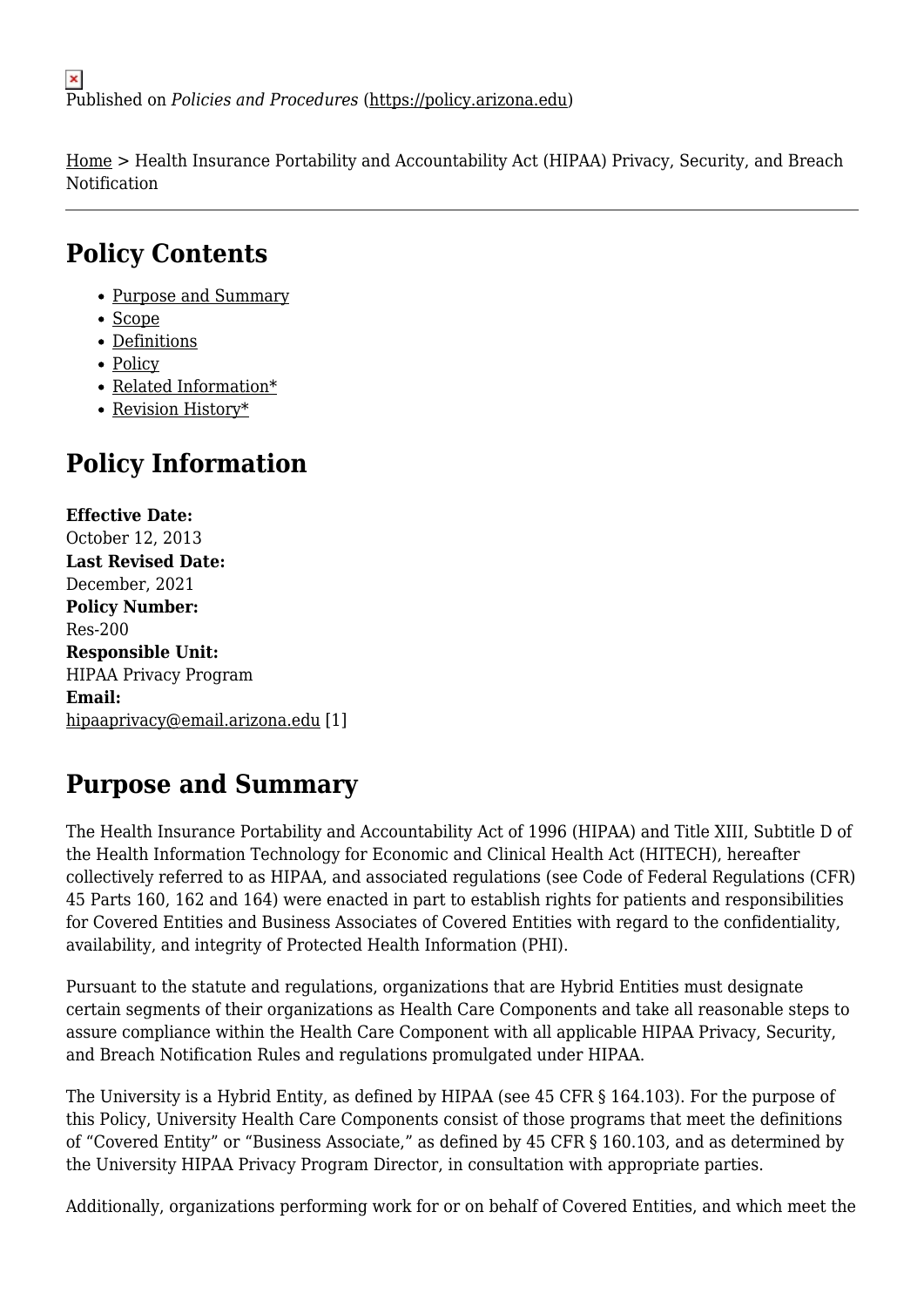definition of a Business Associate, must establish Business Associate Agreements and comply with the applicable HIPAA Rules.

The purpose of this policy is to:

- 1. Designate the University of Arizona (University) as a Hybrid Entity;
- 2. Acknowledge that the University performs certain activities that meet the definitions of a "Covered Entity" and "Business Associate";
- 3. Establish the University's commitment to maintaining a broad operational framework for the Privacy, Security, and Breach Notification Rules found in HIPAA; and
- 4. Ensure all members of the University community understand their rights and obligations with regard to the privacy, security, and integrity of PHI.

# <span id="page-1-0"></span>**Scope**

This Policy applies to all members of the University community and to all University owned, operated, or leased premises operating as a HIPAA Covered Entity, Business Associate, or as otherwise designated as a University health care component.

# <span id="page-1-1"></span>**Definitions**

All capitalized terms in this Policy have the same definitions found in HIPAA (45 CFR Parts 160, 162, and 164).

# <span id="page-1-2"></span>**Policy**

### **A. UA Community Obligations**

- 1. **General Statement**: This Policy, including provisions related to breach reporting, investigation, and remediation, applies to all University Health Care Component Workforce members, which may include employees, students, affiliates, associates, volunteers, trainees, and visiting scholars and researchers; all other persons whose conduct, in the performance of work for a Health Care Component, is under the direct control of such Health Care Component, whether or not they are paid by the Health Care Component; and to all other persons who perform services for or on behalf of a Health Care Component who meet the definition of a Business Associate. All Vice Presidents, Deans, Directors, Department Heads, and others in leadership or management roles are expected to take appropriate actions, when applicable, to comply with this Policy and supporting procedures and standards.
- 2. **Reporting Violations:** If *any* University Workforce member becomes aware of an actual or alleged violation of HIPAA requirements or this Policy, including but not limited to a privacy incident or unauthorized access, use, or disclosure of PHI, the individual is *required* to report the actual or alleged violation to the University HIPAA Privacy Program Director. Additionally, any member of the public may provide notification to the University HIPAA Privacy Program Director regarding an actual or alleged violation of HIPAA requirements or of this Policy. The University HIPAA Privacy Program will provide information on its website to enable the reporting of actual or alleged violations and will develop procedures to ensure the prompt and timely response to reports received by the University HIPAA Privacy Program Director. The HIPAA Privacy Program Director will be responsible for making any determinations regarding whether a reported violation constitutes a breach as defined under HIPAA.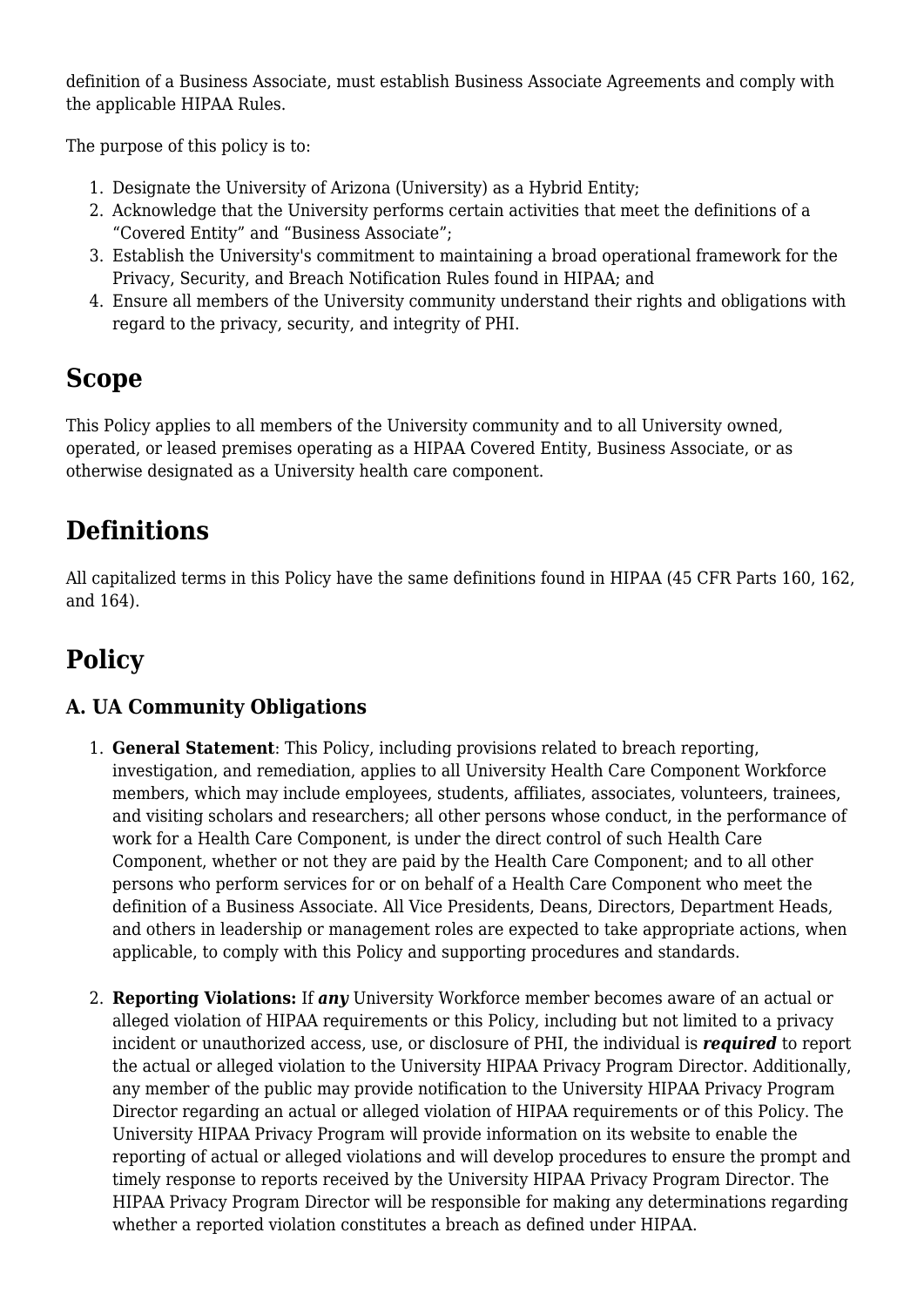The University will take appropriate steps to mitigate, as required by applicable law, any violation of this Policy or applicable HIPAA requirements.

University Workforce members found to have violated this Policy may be subject to disciplinary action, up to and including dismissal, under the applicable University disciplinary policies. Students in violation of this policy may be subject to disciplinary action under the applicable student policies and procedures. Individuals who are in violation of HIPAA regulations may be subject to civil and criminal penalties as provided by law.

3. **Potential Breach or Noncompliance Investigations**: The University HIPAA Privacy Program Director will promptly investigate any potential privacy or security incident, or violation of this policy, of which they are notified and will recommend appropriate corrective actions in the event that a breach has occurred. The University HIPAA Privacy Program Director may involve the University Information Security Office, Office of the General Counsel, the University Compliance Office, or other University units as appropriate. In the event any other University unit receives notification of a potential HIPAA violation or violation of this policy, the unit will promptly notify the University HIPAA Privacy Program Director.

As part of its investigation of any potential privacy or security incident, or violation of this Policy, the HIPAA Privacy Program has the authority to access a University email account, document storage service, or transmission service without the permission of the account or service owner when there is reasonable basis to suspect the email account or service was involved in the incident.

All University Workforce members will cooperate in such investigations and promptly respond to inquiries from the University HIPAA Privacy Program Director and to any other such requests from units assisting with or coordinating the investigation. Failure to cooperate with an investigation concerning a privacy or security breach, or a violation of this policy, may result in disciplinary action by the University, in accordance with applicable policies.

Nothing in this Policy precludes the applicability of University and/or ABOR policies that relate to the investigation of cyber-security incidents.

4. **Prior Notification of Intent to Conduct HIPAA Standard Transactions or Engage in HIPAA Covered Activity**: All University colleges, centers, departments, programs, or individuals must notify the University HIPAA Privacy Program Director of their intent to engage in HIPAA Standard Transactions or to send, receive, and/or maintain PHI in connection with the provision of health care services (see 45 CFR § 160.103) or as a Business Associate (see 45 CFR § 160.103) to a Covered Entity. Notification must be as soon as possible **prior** to proposed initiation of such transmissions or activity, but no later than ninety (90) days prior to the planned date of implementation in order to enable the University HIPAA Privacy Program Director to conduct an analysis and recommend appropriate HIPAA compliance measures.

#### **B. Organizational Guidelines**

The University HIPAA Privacy Program Director, who leads the HIPAA Privacy Program (HPP) as part of Research, Innovation, & Impact (RII), is charged with implementing this Policy and overseeing the University's HIPAA compliance program, which includes developing standard procedures, preparing and disseminating information and training materials, monitoring and auditing, and responding to reports of suspected noncompliance with this Policy or with HIPAA requirements in order to prevent future similar offenses.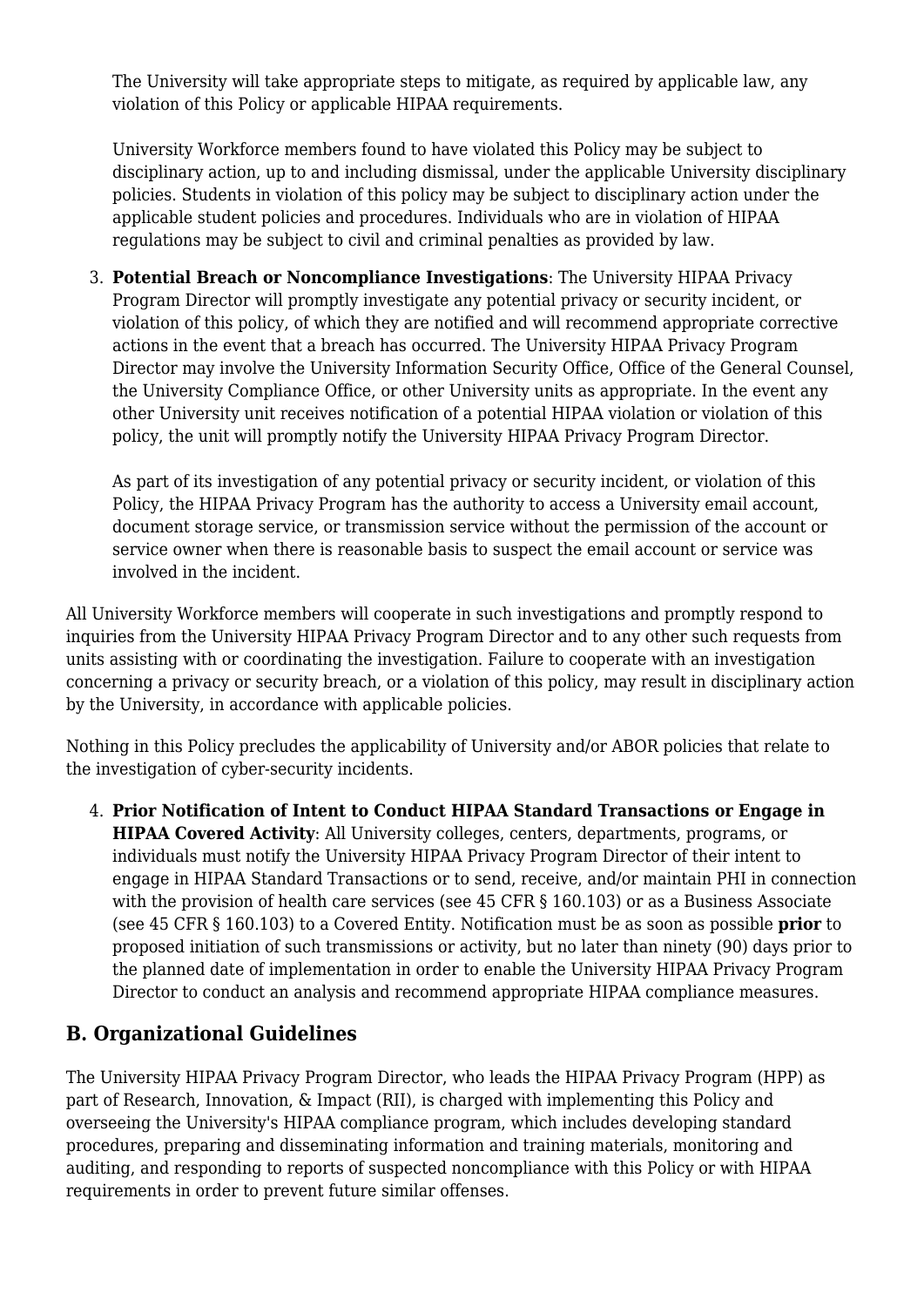#### 1. **University HIPAA Privacy Program Director:**

a. HIPAA Privacy Program Director: The University HIPAA Privacy Program Director oversees all ongoing activities related to the University's implementation of this Policy and is designated as the individual primarily responsible for ensuring the University's HIPAA compliance. The University HIPAA Privacy Program Director is responsible for maintaining relevant procedures, guidelines, and forms; maintaining the University HIPAA Privacy Program website; and developing HIPAA training and educational materials. The University HIPAA Privacy Program Director reports to the Senior Director of Research Ethics & Quality, a division of RII.

The HIPAA Privacy Program Director serves as the University's chief point of contact with the U.S. Department of Health and Human Services Office for Civil Rights (OCR) for all HIPAA complaints, investigations, and related matters.

- b. University HIPAA Security Officer: The HIPAA Security Officer reports to the HIPAA Privacy Program Director and is responsible for ensuring compliance with the Security and Breach Notification Rules established at 45 CFR Parts 162 164, Subparts C and D. The HIPAA Security Officer will work under the direction of the HIPAA HIPAA Privacy Program Director to develop, implement, and maintain policies and procedures necessary for Health Care Components to comply with the Security Rule, including those necessary to establish and maintain administrative, physical, and technical security safeguards and to prevent, detect, contain, and correct security violations.
- 2. **Designation of Health Care Components:** The University HIPAA Privacy Program Director will establish criteria to determine those University units that should be designated as Health Care Components under the University hybrid entity designation. The University HIPAA Privacy Program Director will review designated Health Care Components, with input from appropriate units, to ensure that designations remain proper and any additional designations are made in a timely manner.

The University HIPAA Privacy Program Director will coordinate with each designated Health Care Component to assist with the development of a HIPAA compliance program.

- 3. **Banner–University Medical Group Coordination:** The University HIPAA Privacy Program Director may coordinate activities related to research and services which involve the University and Banner–University Medicine Division, including Banner–University Medical Group, Banner–University Medical Center Phoenix Campus, Banner–University Medical Center Tucson Campus, and Banner–University Medical Center South Campus. The University HIPAA Privacy Program Director may assist both organizations with HIPAA-related compliance issues that impact both organizations, including training of Workforce members and investigations of violations of this Policy, uses and disclosures of PHI for research purposes, and any other standards that involve both covered research studies and UA departments, clinics, and individuals that serve as Business Associates of Banner Health Medical Centers.
- 4. **Student Health Information:** Student health information obtained or created as part of the student's academic career is normally covered under the privacy provisions of the Family Educational Rights and Privacy Act (FERPA). This Policy in no way affects the applicability of FERPA regulations to student records, including student health records created as a result of health care services provided by University Campus Health Service or other campus clinics, programs, or centers.